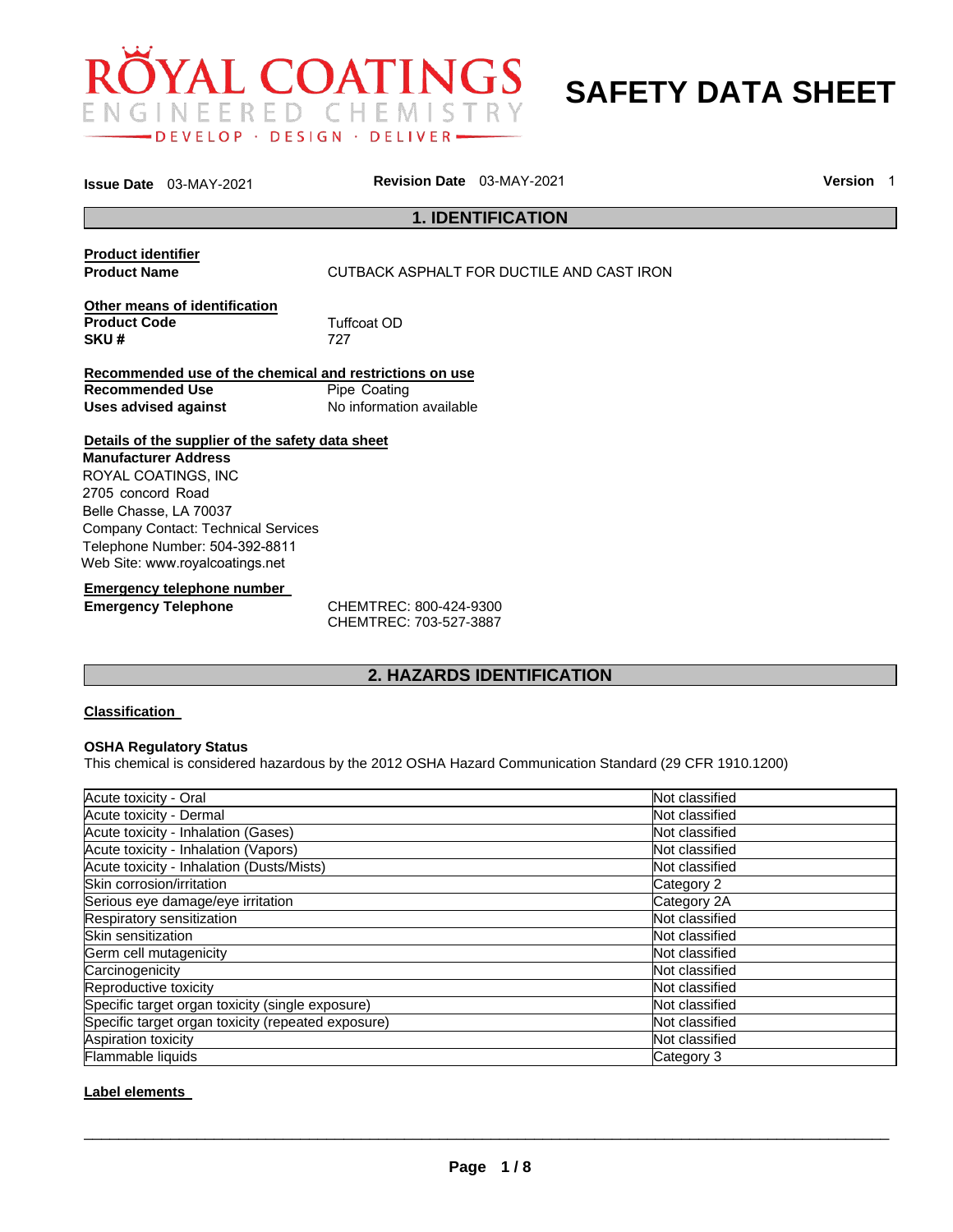#### **Emergency Overview**



#### **Precautionary Statements - Prevention**

Wear protective gloves/protective clothing/eye protection/face protection Keep away from heat/sparks/open flames/hot surfaces. - No smoking Wash face, hands and any exposed skin thoroughly after handling

IF IN EYES: Rinse cautiously with water for several minutes. Remove contact lenses, if present and easy to do. Continue rinsing If eye irritation persists: Get medical advice/attention IF ON SKIN: Wash with plenty of soap and water If skin irritation occurs: Get medical advice/attention IF INHALED: Call a POISON CENTER or doctor if you feel unwell In case of fire: Use Water spray, fog or regular foam for extinction

#### **Hazards not otherwise classified (HNOC)**

Not applicable

#### **Other Information**  Harmful to aquatic life with long lasting effects

Unknown acute toxicity 29.97% of the mixture consists of ingredient(s) of unknown toxicity

# **3. COMPOSITION/INFORMATION ON INGREDIENTS**

#### **Substance**

| <b>Chemical Name</b>   | CAS No.       | Weight-% | <b>Trade Secret</b> |
|------------------------|---------------|----------|---------------------|
| Petroleum Asphalt      | 8052-42-4     | 50-70    |                     |
| Stoddard solvent       | 8052-41-3     | 20-30    |                     |
| Aromatic Solvent       | 64742-95-6    | $5 - 15$ |                     |
| 1.2.4 Trimethylbenzene | $95 - 63 - 6$ | $1 - 5$  |                     |

\*The exact percentage (concentration) of composition has been withheld as a trade secret.

## **4. FIRST AID MEASURES**

#### **Description of first aid measures**

**Eye contact Rinse thoroughly with plenty of water for at least 15 minutes, lifting lower and upper eyelids.**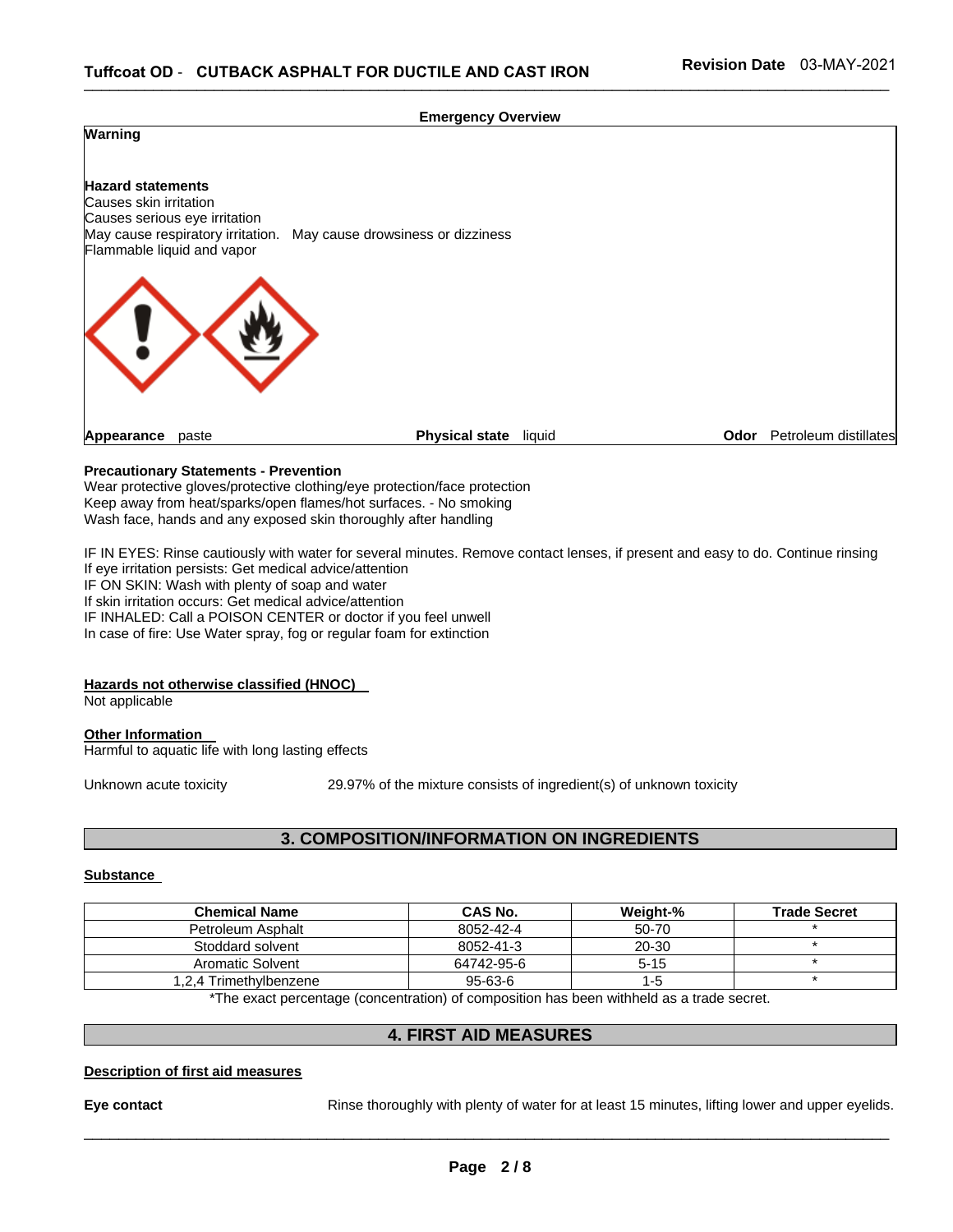|                                                                            | Consult a physician.           |  |  |
|----------------------------------------------------------------------------|--------------------------------|--|--|
| <b>Skin contact</b>                                                        | Wash skin with soap and water. |  |  |
| Inhalation<br>Remove to fresh air.                                         |                                |  |  |
| Clean mouth with water and drink afterwards plenty of water.<br>Ingestion  |                                |  |  |
| Most important symptoms and effects, both acute and delayed                |                                |  |  |
| <b>Symptoms</b>                                                            | Drowsiness.                    |  |  |
| Indication of any immediate medical attention and special treatment needed |                                |  |  |

**Note to physicians Treat symptomatically.** 

# **5. FIRE-FIGHTING MEASURES**

#### **Suitable extinguishing media**

Use extinguishing measures that are appropriate to local circumstances and the surrounding environment.

**Unsuitable extinguishing media** CAUTION: Use of water spray when fighting fire may be inefficient.

#### **Specific hazards arising from the chemical**

No information available.

**Explosion data Sensitivity to Mechanical Impact** None. **Sensitivity to Static Discharge** None.

### **Protective equipment and precautions for firefighters**

As in any fire, wear self-contained breathing apparatus pressure-demand, MSHA/NIOSH (approved or equivalent) and full protective gear.

# **6. ACCIDENTAL RELEASE MEASURES**

| Personal precautions, protective equipment and emergency procedures |                                                            |  |  |  |
|---------------------------------------------------------------------|------------------------------------------------------------|--|--|--|
| <b>Personal precautions</b>                                         | Ensure adequate ventilation, especially in confined areas. |  |  |  |
| <b>Environmental precautions</b>                                    |                                                            |  |  |  |
| <b>Environmental precautions</b>                                    | See Section 12 for additional ecological information.      |  |  |  |
| Methods and material for containment and cleaning up                |                                                            |  |  |  |
| <b>Methods for containment</b>                                      | Prevent further leakage or spillage if safe to do so.      |  |  |  |
| Methods for cleaning up                                             | Pick up and transfer to properly labeled containers.       |  |  |  |
| 7. HANDLING AND STORAGE                                             |                                                            |  |  |  |
| <b>Precautions for safe handling</b>                                |                                                            |  |  |  |
|                                                                     |                                                            |  |  |  |

#### **Precautions for safe handling**

**Advice on safe handling** Handle in accordance with good industrial hygiene and safety practice.

#### **Conditions for safe storage, including any incompatibilities**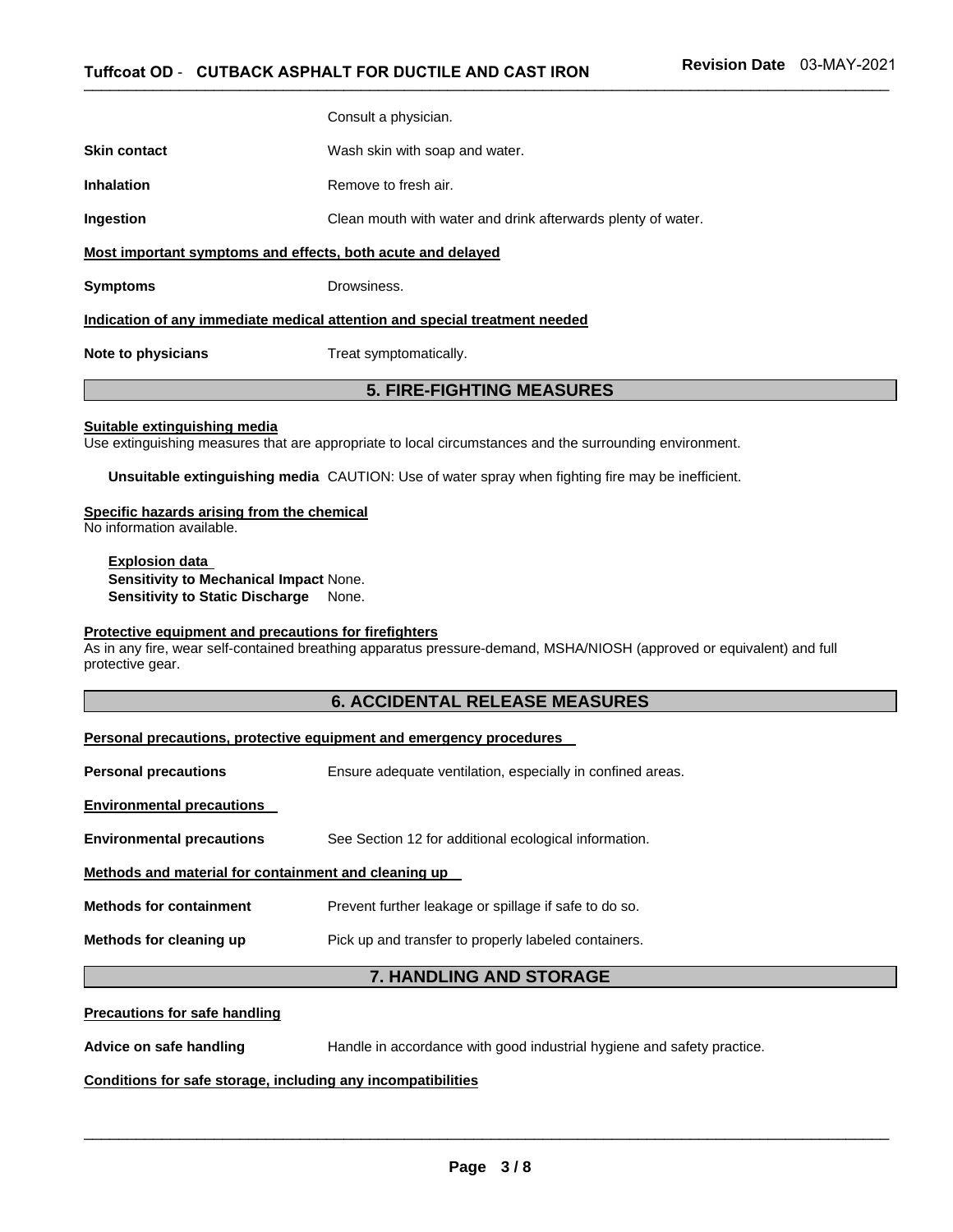**Storage Conditions** Keep containers tightly closed in a cool, well-ventilated place. Keep away from heat, sparks, flame and other sources of ignition (i.e., pilot lights, electric motors and static electricity).

**Incompatible materials Strong oxidizing agents.** 

## **8. EXPOSURE CONTROLS/PERSONAL PROTECTION**

#### **Control parameters**

**Exposure Guidelines** This product, as supplied, does not contain any hazardous materials with occupational exposure limits established by the region specific regulatory bodies.

| <b>Chemical Name</b>              | <b>ACGIH TLV</b>                                                               | <b>OSHA PEL</b>                                                                                               | <b>NIOSH IDLH</b>                                                                                      |
|-----------------------------------|--------------------------------------------------------------------------------|---------------------------------------------------------------------------------------------------------------|--------------------------------------------------------------------------------------------------------|
| Petroleum Asphalt<br>8052-42-4    | TWA: 0.5 mg/m <sup>3</sup> benzene soluble<br>aerosol fume, inhalable fraction |                                                                                                               | Ceiling: $5 \text{ mg/m}^3$ fume 15 min                                                                |
| Stoddard solvent<br>8052-41-3     | TWA: 100 ppm                                                                   | TWA: 500 ppm<br>TWA: 2900 mg/m <sup>3</sup><br>(vacated) TWA: 100 ppm<br>(vacated) TWA: 525 mg/m <sup>3</sup> | IDLH: $20000 \text{ mg/m}^3$<br>Ceiling: 1800 mg/m <sup>3</sup><br>15 min<br>TWA: $350 \text{ mg/m}^3$ |
| 1,2,4 Trimethylbenzene<br>95-63-6 |                                                                                |                                                                                                               | TWA: 25 ppm<br>TWA: 125 mg/m <sup>3</sup>                                                              |

#### **Appropriate engineering controls**

| <b>Engineering Controls</b> | Showers              |  |
|-----------------------------|----------------------|--|
|                             | Eyewash stations     |  |
|                             | Ventilation systems. |  |

#### **Individual protection measures, such as personal protective equipment**

| <b>Eye/face protection</b>            | Wear safety glasses with side shields (or goggles).                                                                                                                                                                                                                                                                              |
|---------------------------------------|----------------------------------------------------------------------------------------------------------------------------------------------------------------------------------------------------------------------------------------------------------------------------------------------------------------------------------|
| Skin and body protection              | Wear protective gloves and protective clothing.                                                                                                                                                                                                                                                                                  |
| <b>Respiratory protection</b>         | If exposure limits are exceeded or irritation is experienced, NIOSH/MSHA approved<br>respiratory protection should be worn. Positive-pressure supplied air respirators may be<br>required for high airborne contaminant concentrations. Respiratory protection must be<br>provided in accordance with current local regulations. |
| <b>General Hygiene Considerations</b> | Handle in accordance with good industrial hygiene and safety practice.                                                                                                                                                                                                                                                           |

# **9. PHYSICAL AND CHEMICAL PROPERTIES**

**Information on basic physical and chemical properties**

| <b>Physical state</b><br>Appearance<br>Color                                                                                                                                                                                                                                           | liquid<br>paste<br>black                                                                                                                                                                          | Odor<br>Odor threshold     | Petroleum distillates<br>No information available |
|----------------------------------------------------------------------------------------------------------------------------------------------------------------------------------------------------------------------------------------------------------------------------------------|---------------------------------------------------------------------------------------------------------------------------------------------------------------------------------------------------|----------------------------|---------------------------------------------------|
| <b>Property</b><br>рH<br>Melting point / freezing point<br>Boiling point / boiling range<br><b>Flash point</b><br><b>Evaporation rate</b><br>Flammability (solid, gas)<br><b>Flammability Limit in Air</b><br>Upper flammability limit:<br>Lower flammability limit:<br>Vapor pressure | <b>Values</b><br>No information available<br>No information available<br>$>= 150 °C$<br>°°C<br>40<br>No information available<br>No information available<br>9%<br>1%<br>No information available | • Method<br><b>Remarks</b> |                                                   |
|                                                                                                                                                                                                                                                                                        |                                                                                                                                                                                                   |                            |                                                   |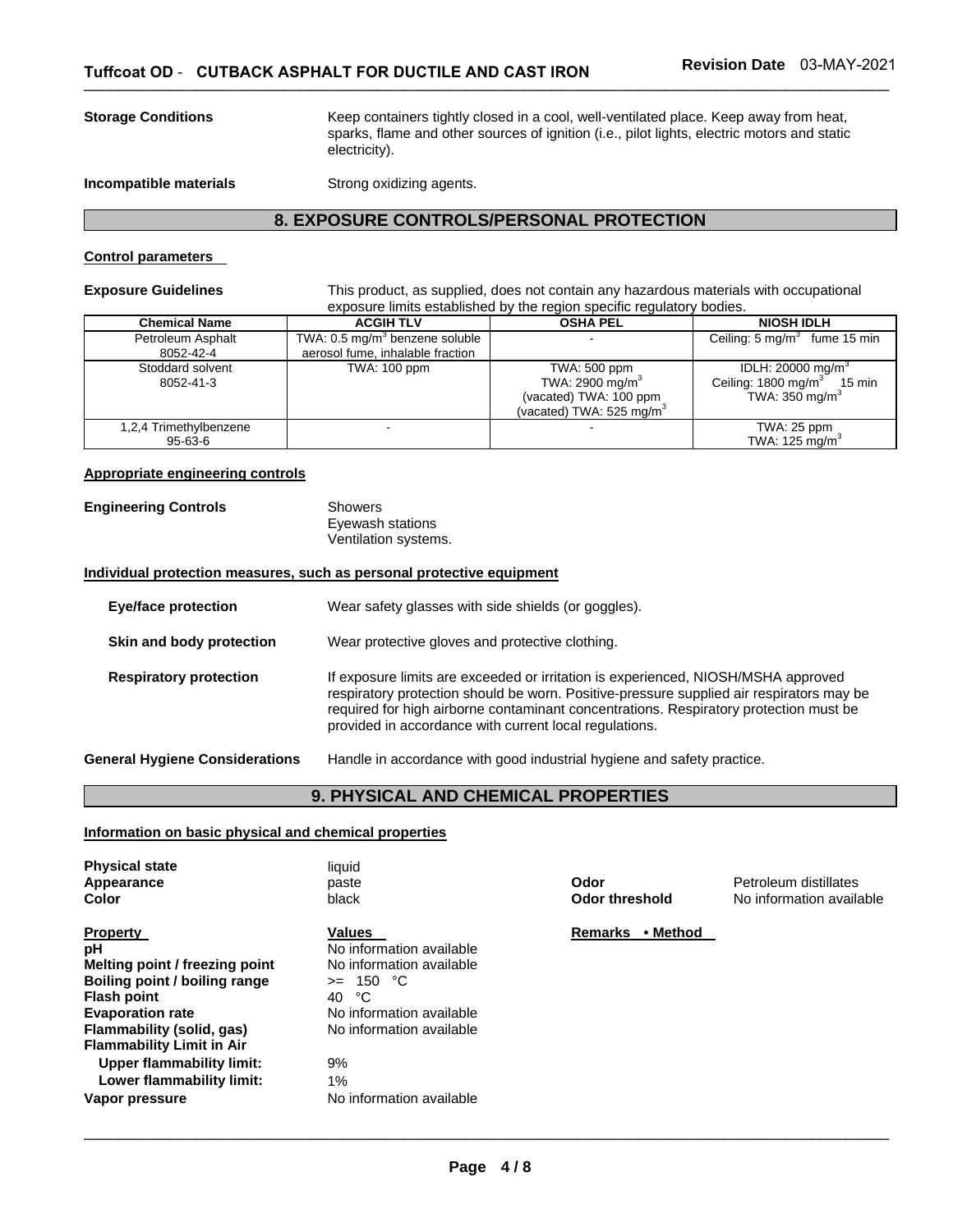| Vapor density<br><b>Relative density</b><br><b>Water solubility</b><br>Solubility in other solvents<br><b>Partition coefficient</b><br><b>Autoignition temperature</b><br><b>Decomposition temperature</b><br><b>Kinematic viscosity</b><br><b>Dynamic viscosity</b><br><b>Explosive properties</b><br><b>Oxidizing properties</b><br><b>Other Information</b> | No information available<br>$0.9 - 1.3$<br>No information available<br>No information available<br>No information available<br>No information available<br>No information available<br>$>100$ mm2/s<br>No information available<br>No information available<br>No information available | @ 40 °C |
|----------------------------------------------------------------------------------------------------------------------------------------------------------------------------------------------------------------------------------------------------------------------------------------------------------------------------------------------------------------|-----------------------------------------------------------------------------------------------------------------------------------------------------------------------------------------------------------------------------------------------------------------------------------------|---------|
| <b>Softening point</b><br><b>Molecular weight</b><br><b>VOC Content (%)</b><br><b>Density</b><br><b>Bulk density</b>                                                                                                                                                                                                                                           | No information available<br>No information available<br>No information available<br>No information available<br>No information available                                                                                                                                                |         |

# **10. STABILITY AND REACTIVITY**

#### **Reactivity**  No data available

**Chemical stability** Stable under recommended storage conditions. **Possibility of Hazardous Reactions** None under normal processing. **Conditions to avoid** Extremes of temperature and direct sunlight. **Incompatible materials** Strong oxidizing agents. **Hazardous Decomposition Products** None known based on information supplied.

# **11. TOXICOLOGICAL INFORMATION**

#### **Information on likely routes of exposure**

| <b>Product Information</b> | No data available                                                             |
|----------------------------|-------------------------------------------------------------------------------|
| <b>Inhalation</b>          | May cause irritation of respiratory tract. May cause drowsiness or dizziness. |
| Eye contact                | Irritating to eyes.                                                           |
| <b>Skin contact</b>        | Irritating to skin.                                                           |
| Ingestion                  | No data available.                                                            |

| <b>Chemical Name</b>   | Oral LD50    | Dermal LD50  | <b>Inhalation LC50</b>  |
|------------------------|--------------|--------------|-------------------------|
| Petroleum Asphalt      | (Rat)        | (Rabbit)     |                         |
| 8052-42-4              | > 5000 mg/kg | > 2000 mg/kg |                         |
| 1,2,4 Trimethylbenzene | (Rat)        | (Rabbit)     | (Rat)4 h                |
| $95 - 63 - 6$          | = 3280 mg/kg | > 3160 mg/kg | $= 18$ g/m <sup>3</sup> |

#### **Information on toxicological effects**

**Symptoms** Vapors may cause drowsiness and dizziness.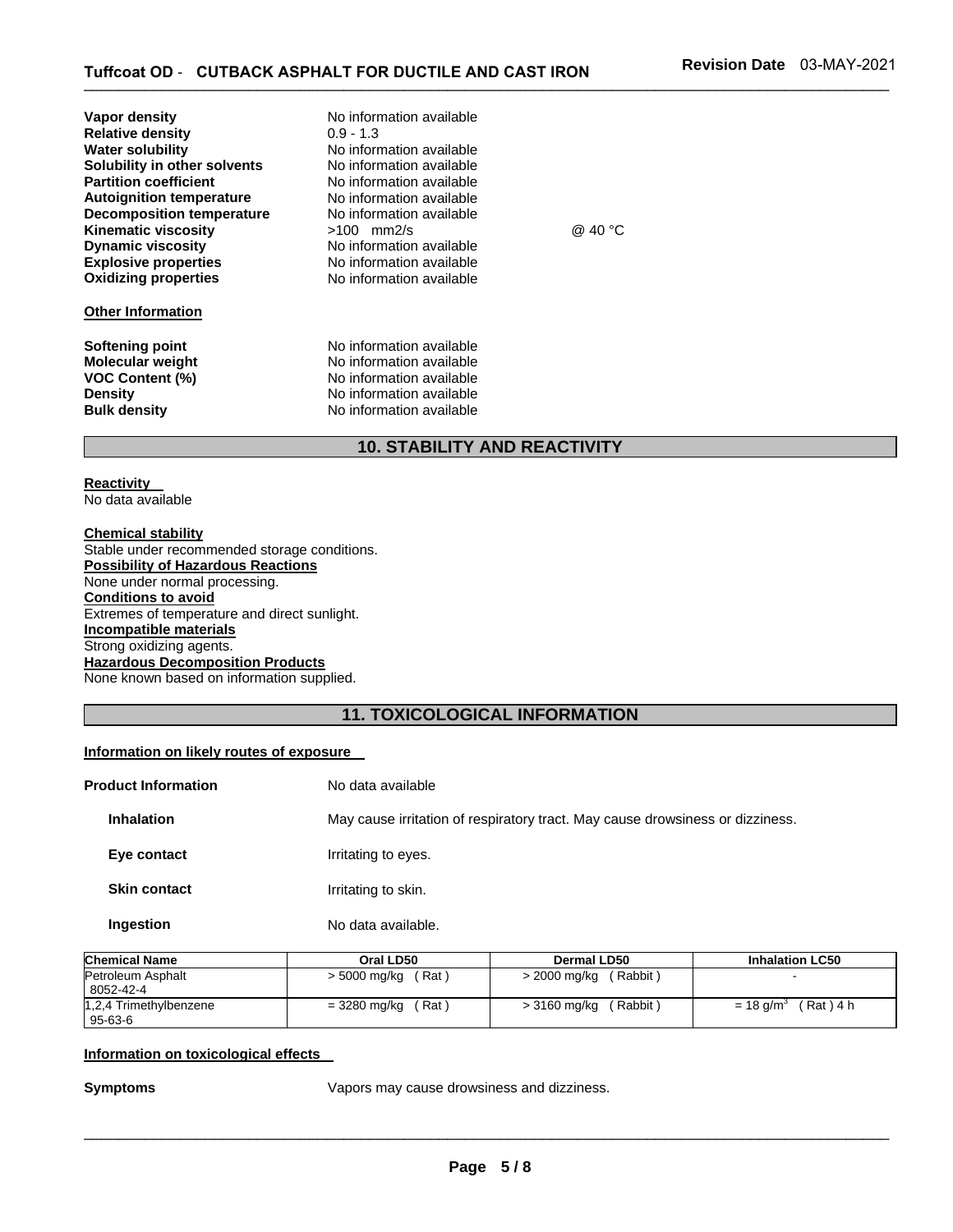#### **Delayed and immediate effects as well as chronic effects from short and long-term exposure**

| <b>Sensitization</b>   | No information available. |
|------------------------|---------------------------|
| Germ cell mutagenicity | No information available. |
| Carcinogenicity        |                           |

| Chem<br>Name<br>nical | <b>ACGIH</b> | IARC          | NTF | ດເ⊔∧<br>אחכט |
|-----------------------|--------------|---------------|-----|--------------|
| Petroleum<br>⊦Asphalt |              | ) 2B<br>Group |     |              |
| 8052-42-4             |              |               |     |              |

| <b>Reproductive toxicity</b>  | No information available. |
|-------------------------------|---------------------------|
| <b>STOT - single exposure</b> | No information available. |
| STOT - repeated exposure      | No information available. |
| Aspiration hazard             | No information available. |

#### **Numerical measures of toxicity - Product Information**

| 5.602.00  |
|-----------|
| 5,602.00  |
| 99,999.00 |
| 14.01     |
| 99.999.00 |
|           |

# **12. ECOLOGICAL INFORMATION**

### **Ecotoxicity**

49.4 % of the mixture consists of components(s) of unknown hazards to the aquatic environment

#### **Persistence and degradability**

Not readily biodegradable.

#### **Bioaccumulation**

No information available.

| <b>Chemical Name</b>                    | <b>Partition coefficient</b> |
|-----------------------------------------|------------------------------|
| Petroleum Asphalt<br>8052-42-4          | >6                           |
| 1,2,4 Trimethylbenzene<br>$95 - 63 - 6$ | 3.63                         |

**Other adverse effects** No information available Not applicable

# **13. DISPOSAL CONSIDERATIONS**

| Waste treatment methods |                                                                                                        |
|-------------------------|--------------------------------------------------------------------------------------------------------|
| Disposal of wastes      | Disposal should be in accordance with applicable regional, national and local laws and<br>regulations. |
| Contaminated packaging  | Do not reuse container.                                                                                |

## **14. TRANSPORT INFORMATION**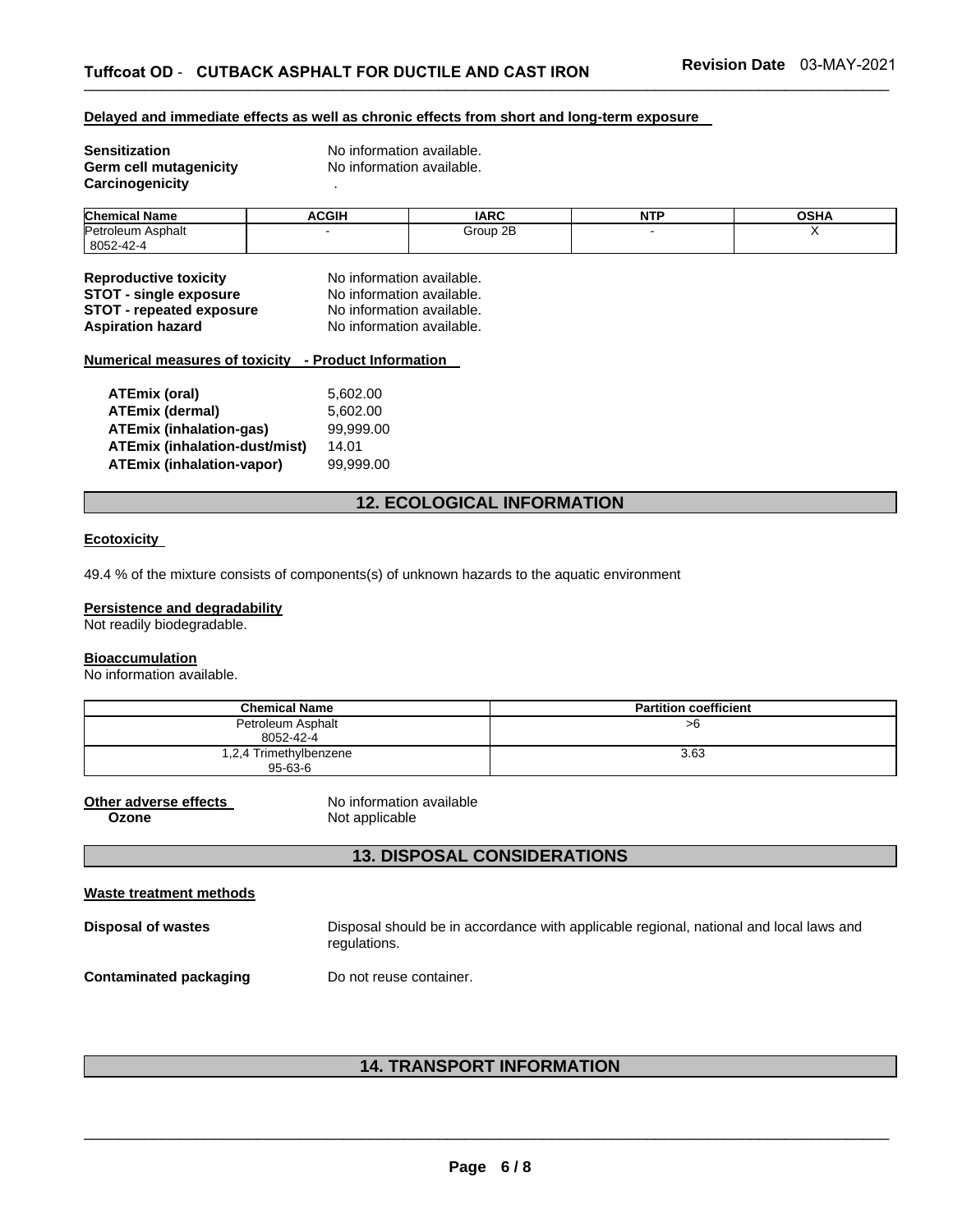| <b>DOT</b>                                                                                                            | Not regulated (If shipped in NON BULK packaging by ground transport)                                           |
|-----------------------------------------------------------------------------------------------------------------------|----------------------------------------------------------------------------------------------------------------|
| TDG                                                                                                                   | Not regulated                                                                                                  |
| <b>IATA</b><br>UN/ID no.<br>Proper shipping name<br><b>Hazard Class</b><br><b>Packing Group</b>                       | UN1999<br>Tars, Liquid<br>3<br>Ш                                                                               |
| <b>IMDG</b><br>UN/ID no.<br>Proper shipping name<br><b>Hazard Class</b><br><b>Packing Group</b><br><b>Description</b> | <b>UN1999</b><br>Tars, Liquid<br>3<br>Ш<br>May be transported as non-hazardous in accordance with IMDG 2.3.2.5 |

## **15. REGULATORY INFORMATION**

**All components used in this product are on the TSCA Inventory and the Canadian DSL.** 

#### **International Inventories**

| <b>TSCA</b>          | Complies        |
|----------------------|-----------------|
| <b>DSL/NDSL</b>      | Complies        |
| <b>EINECS/ELINCS</b> | Complies        |
| <b>ENCS</b>          | Does not comply |
| <b>IECSC</b>         | Complies        |
| <b>KECL</b>          | Complies        |
| <b>PICCS</b>         | Complies        |
| <b>AICS</b>          | Complies        |

#### **Legend:**

**TSCA** - United States Toxic Substances Control Act Section 8(b) Inventory **DSL/NDSL** - Canadian Domestic Substances List/Non-Domestic Substances List **EINECS/ELINCS** - European Inventory of Existing Chemical Substances/European List of Notified Chemical Substances **ENCS** - Japan Existing and New Chemical Substances **IECSC** - China Inventory of Existing Chemical Substances **KECL** - Korean Existing and Evaluated Chemical Substances **PICCS** - Philippines Inventory of Chemicals and Chemical Substances **AICS** - Australian Inventory of Chemical Substances

#### **US Federal Regulations**

#### **SARA 313**

Section 313 of Title III of the Superfund Amendments and Reauthorization Act of 1986 (SARA). This product does not contain any chemicals which are subject to the reporting requirements of the Act and Title 40 of the Code of Federal Regulations, Part 372

#### **SARA 311/312 Hazard Categories**

| Yes |
|-----|
| No. |
| No. |
| No. |
| N٥  |
|     |

#### **CWA (Clean Water Act)**

This product does not contain any substances regulated as pollutants pursuant to the Clean Water Act (40 CFR 122.21 and 40 CFR 122.42)